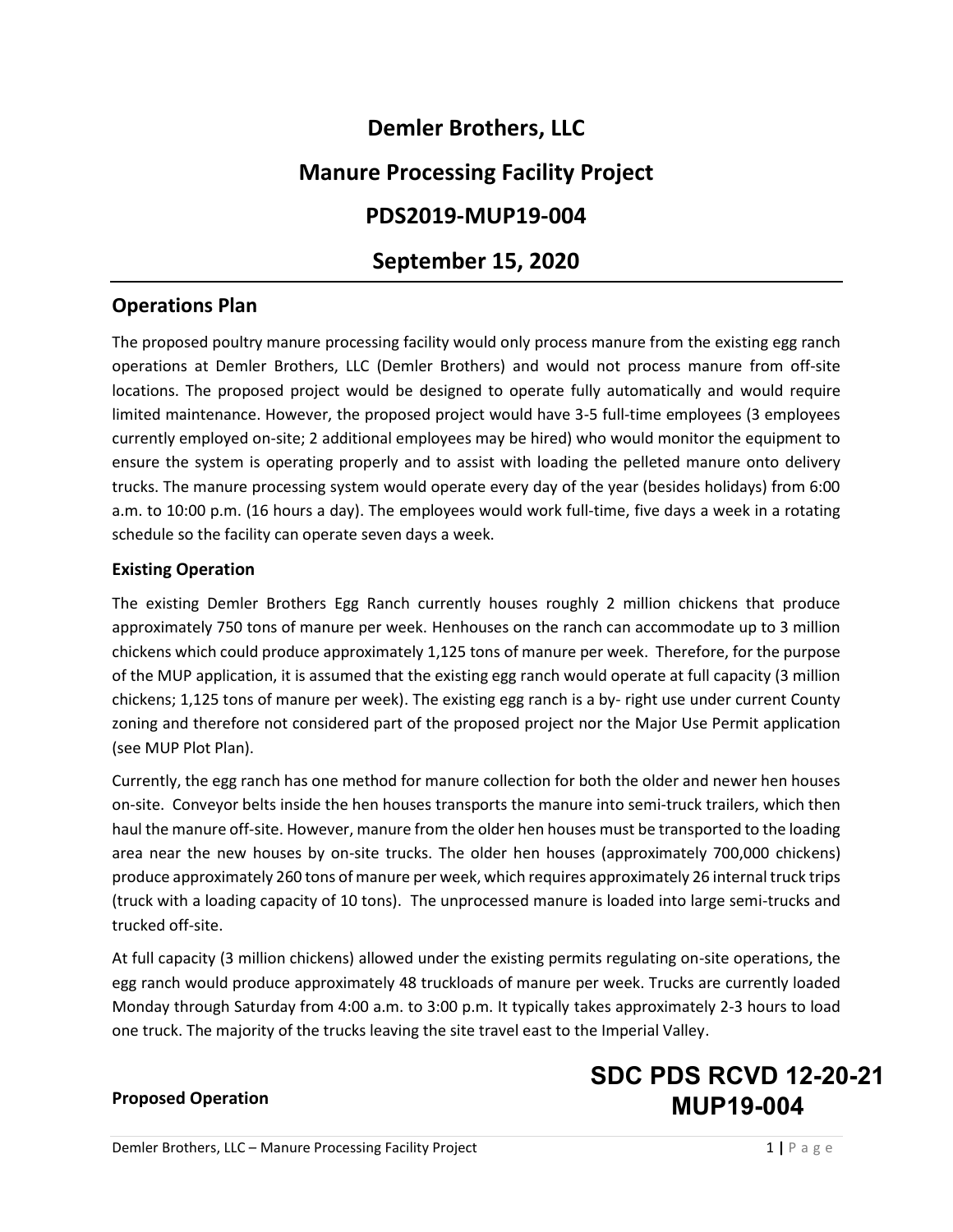The purpose of the proposed project is to convert poultry manure into valuable, and easily transportable, pellets on-site instead of transporting unprocessed manure off-site. The proposed project would reduce the total volume of manure per week by approximately 30% because the manure would be additionally dried and compacted into pellets. This would reduce the estimated truckloads generated per week from 48 to 30 (at full capacity; 3 million chickens), which would substantially cut down on traffic and emissions associated with the transport of manure from the site. The proposed project would also reduce the amount of ammonia and dust in the air, which would improve odor and health conditions at the project site. Furthermore, as part of the proposed project the dried manure would be converted into organic fertilizer, which is highly desirable to farmers due to the substantial levels of nitrogen, phosphorus and potassium.

The proposed project would include three prefabricated 100 HP electric manure processing units. The entire pelleting process would run on electricity and require no fuel, besides for the trucking of materials. The units could be scaled in phases to accommodate future growth. All machinery for the proposed project, besides conveyor belts and dryers , will be located within the proposed 16,200 sq. ft. building.

### *Proposed Operation Features:*

- Manure transport (existing) and conveyor belt system (proposed)
- Manure drying system (dryer)
- Pelleting mill
- Sanitation device
- Cooler
- Bagging device (optional)

## *Manure Transport (Existing)*

The proposed project would continue to use the existing manure collection methods within their hen houses. Currently, conveyor belts inside the hen houses transports the manure into semi-truck trailers, which then haul the manure off-site. Instead, manure would be collected and transported directly to the proposed pelleting system on-site. The newer hen houses immediately adjacent to the proposed project would have covered conveyor belts that would transport the manure from the hen houses into the proposed manure processing building. On the way to the pelleting building, the conveyor belts would pass through a drying system that is heated from hot air blown out from the existing fans of the henhouses. The conveyor belts would be self-automated and run on a set schedule. The older hen houses (approximately 700,000 chickens) would require the manure to be transported to the manure processing facility manually through the use of on-site trucks. The older hen houses would produce approximately 260 tons of manure per week which would require approximately 26 internal truck trips (truck with loading capacity of 10 tons).

## *Manure Drying System (Dryer)*

From the hen houses, the manure would then enter the drying system to prepare it for the pelleting mill. The dryer would have approximately 4 layers of perforated plates which are pulled through the dryer by means of a rolling chain. Instead of relying on additional energy inputs, the dryer would use the air from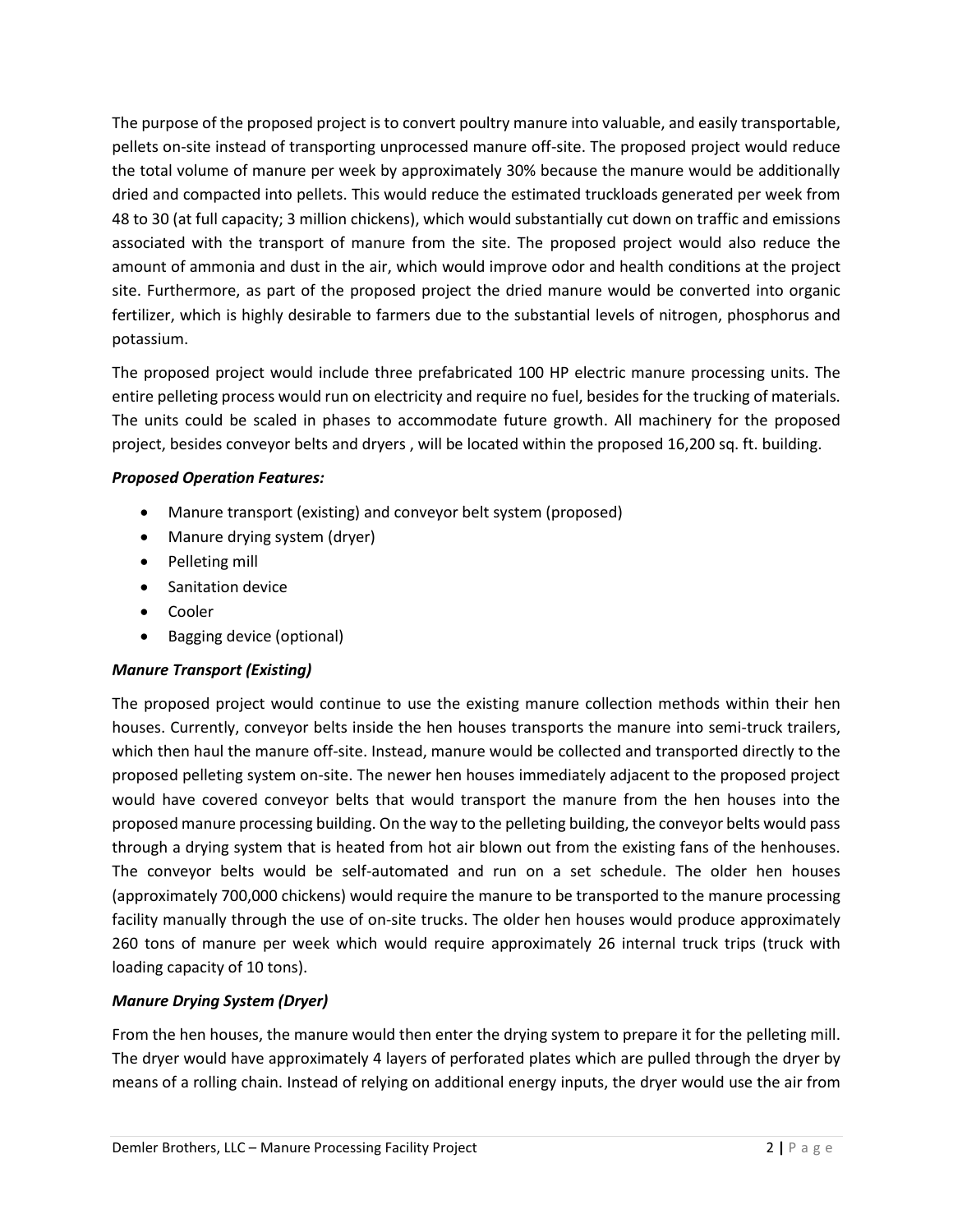the hen houses via the existing fans, as well as the belts during the drying process to tumble and air dry the manure. The dried manure would then be conveyed from the drying system to the pelleting mill.

#### *Pelleting Mill*

The dried manure would then be deposited into the top shovel bunker of the pelleting mill to prepare the manure for the pelleting process. First, the manure would pass into a pin mixer where the manure is blended with a small amount of water to facilitate the molding/binding process and if necessary, additional minerals (nitrogen, phosphorous, potassium, etc.) may be added to improve the quality of the fertilizer. These minerals can be purchased over the counter and are not considered hazardous materials or substances. The minerals would be stored in bags and placed on a pallet within the proposed building in a designated area (see **Plot Plan**). The manure would then be conveyed to the pelleting press where it would be steamed and pressed through a die to create a pellet. As the material is pressed through the die, a blade on the output side would spin around to cut the pellets to a desired length. Dies can be exchanged for larger or smaller diameter pellets depending on customer demands. The main benefit of pressing the manure into pellets is that pellets are easier to transport and market to customers. Due to the dry consistency of the manure, water is not a byproduct of palletization process. No water is discharged.

Additionally, an air cleaner would be installed in the building to mitigate potential manure dust and particulates generated by the pelleting process. The air cleaner would collect the dust/particulates and input them back into pelleting mill to reduce waste and improve efficiency of the operations. Doors and windows will remain closed during operation.

#### *Sanitation Device*

After the manure is pressed into pellets, the manure would be delivered to an electric sanitation device where the pellets are heated to 170-180 degrees Fahrenheit. The purpose of the sanitation device is to take the precautionary step of killing potential germs and pathogens that may be found in poultry manure, such as salmonella. By sanitizing the pellets, the fertilizer would be safer to transport and market to customers.

#### *Cooler*

During the pellet pressing and sanitation process, the pellets become soft and malleable. To resolve this issue, the pellets are sent through an electric cooling device to increase the hardness and integrity of the pellets. The cooling process also removes some of the remaining moisture. The final product would then be stored in elevated enclosed silos/bins for quick loading into semi-truck trailers. With implementation of the proposed improvements, it would take approximately 5-10 minutes to load a truck instead of the 2-3 hours under existing conditions. At this time, all customers are expected to transport the final product with bulk semi-truck trailers that carry approximately 25 tons per load. Annual output would not be greater than 30,000 tons of pellets. As occurs under existing conditions, trucks would continue to be loaded Monday through Saturday from 4:00 a.m. to 3:00 p.m. The majority of the trucks leaving the property would continue to travel east to the Imperial Valley to deliver the pelleted manure.